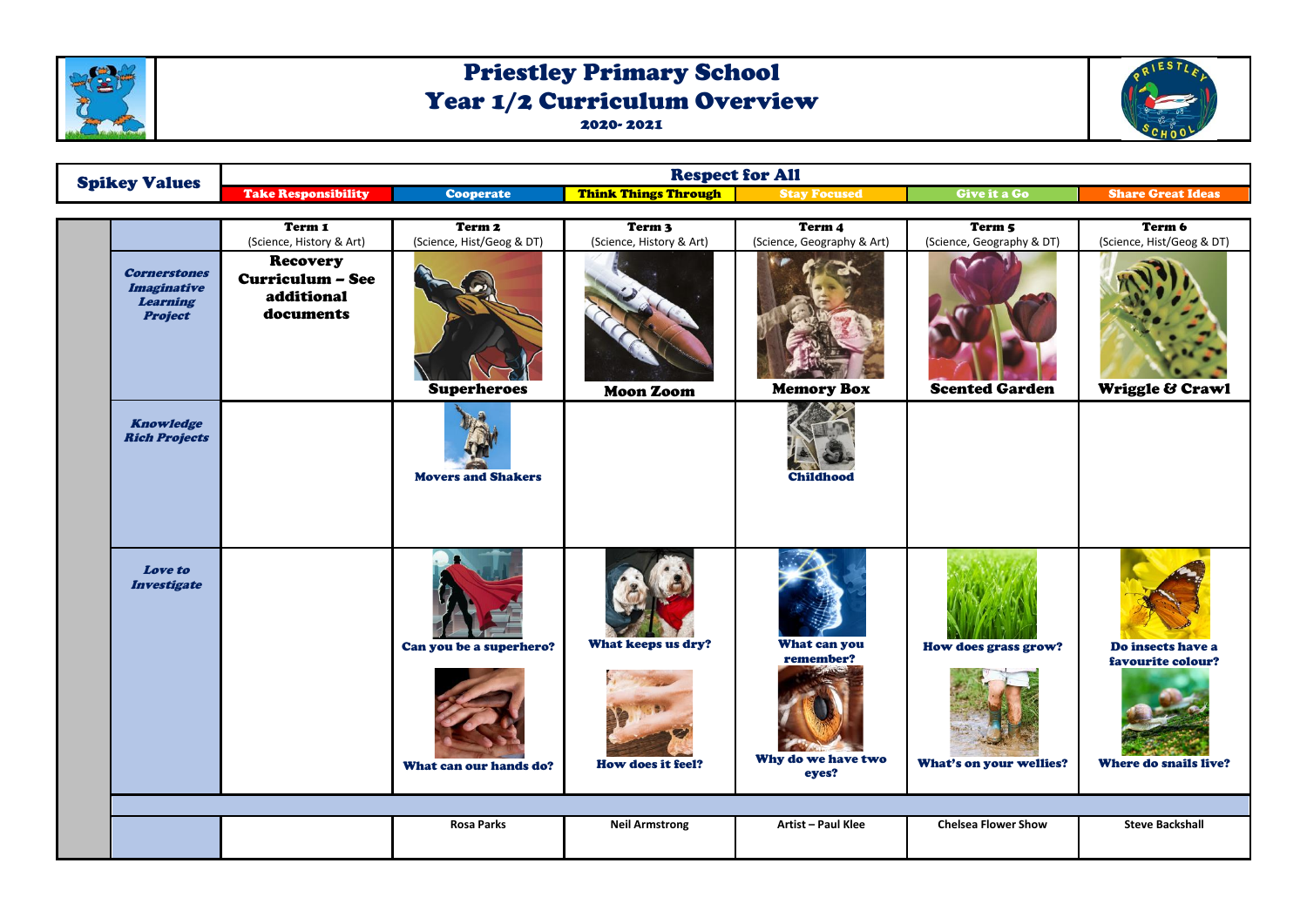| <b>Reading Text</b>             | Supertato<br>(Sue Hendra)<br><b>Traction Man</b><br>(Mini Grey)                                                                                     | <b>Bob the Man on the Moon</b><br>(Simon Bartrum)<br>lexis Deacor<br>BEEGU<br>Beegu<br>(Alexis Deacon)        | THE MEMORY TREE<br><b>The Memory Tree</b><br>(Britta Teckentrup)<br><b>GIANTS</b><br><b>Once There Were Giants</b><br>(Martin Waddell) | Weslandia<br>Weslandia<br>(Paul Fleischman)<br><b>Beanstalk</b><br>Jim and the Beanstalk<br>(Raymond Briggs)                                                         | <b>SNAIL TRAIL</b><br><b>Snail Trail</b><br>(Ruth Brown)<br>Lynne Reid Bank<br><b>Happy the Poisonous</b><br>Centipede<br>(Lynne Reid Banks) |
|---------------------------------|-----------------------------------------------------------------------------------------------------------------------------------------------------|---------------------------------------------------------------------------------------------------------------|----------------------------------------------------------------------------------------------------------------------------------------|----------------------------------------------------------------------------------------------------------------------------------------------------------------------|----------------------------------------------------------------------------------------------------------------------------------------------|
| <b>Reading</b><br><b>Domain</b> | 1c) Sequence<br>1d) Infer<br>1e) Predict                                                                                                            | 1a) Define<br>1b) Retrieve<br>1d) Infer                                                                       | 1c) Sequence<br>1d) Infer<br>1e) Predict                                                                                               | 1a) Define<br>1b) Retrieve<br>1d) Infer                                                                                                                              | 1a) Define<br>1b) Retrieve<br>1d) Infer                                                                                                      |
|                                 |                                                                                                                                                     |                                                                                                               |                                                                                                                                        |                                                                                                                                                                      |                                                                                                                                              |
| Inform                          | <b>Recount</b><br>(Labels & Captions)<br><b>Instructions</b><br><b>Email</b>                                                                        | <b>Non-Chronological Report</b><br><b>Lists &amp; Instructions</b><br><b>Recounts</b><br><b>Diary Writing</b> | <b>Non-Chronological Report</b><br><b>Fact Files</b><br><b>Narrative</b>                                                               | <b>Narrative</b><br><b>Information Books</b><br><b>Descriptions</b>                                                                                                  | <b>Information Books</b><br><b>Recounts</b><br>(Lists & Instructions)<br><b>Narratives</b>                                                   |
| <b>Discuss</b>                  | <b>Character Study</b>                                                                                                                              |                                                                                                               |                                                                                                                                        |                                                                                                                                                                      |                                                                                                                                              |
| <b>Entertain</b>                |                                                                                                                                                     | (Poetry)                                                                                                      | (Poetry)                                                                                                                               | Poetry                                                                                                                                                               |                                                                                                                                              |
| <b>Persuade</b>                 |                                                                                                                                                     | <b>Postcards</b>                                                                                              | <b>Writing for Different</b><br><b>Purposes</b>                                                                                        | <b>Postcards</b>                                                                                                                                                     | <b>Letters</b>                                                                                                                               |
|                                 |                                                                                                                                                     |                                                                                                               |                                                                                                                                        |                                                                                                                                                                      |                                                                                                                                              |
|                                 | SL1) Listen & Respond<br><b>SL2) Questions</b><br>SL5) Describe or Explain<br><b>SL6)</b> Conversation<br>SL8) Audible & Fluent<br>SL9) Participate | <b>SL2) Questions</b><br>SL5) Describe or Explain<br><b>SL6) Conversation</b><br>SL7) Understanding           | <b>SL5) Describe or Explain</b><br><b>SL6) Conversation</b><br>SL9) Participate                                                        | SL1) Listen & Respond<br><b>SL2) Questions</b><br>SL5) Describe or Explain<br><b>SL6) Conversation</b><br>SL7) Understanding<br>SL9) Participate<br>SL11) Viewpoints | SL1) Listen & Respond<br><b>SL2) Questions</b><br>SL4) Justify<br>SL5) Describe or Explain                                                   |
|                                 |                                                                                                                                                     |                                                                                                               |                                                                                                                                        |                                                                                                                                                                      |                                                                                                                                              |
| Year 1                          | <b>Place Value</b><br><b>Addition</b><br><b>Subtraction</b>                                                                                         | Shape<br><b>Place Value (within 20)</b>                                                                       | <b>Addition</b><br><b>Subtraction</b><br>Place Value (within 50)                                                                       | Length & Height<br>Weight & Volume                                                                                                                                   | <b>Multiplication</b><br><b>Division</b><br><b>Position &amp; Direction</b>                                                                  |
| Year <sub>2</sub>               | <b>Place Value</b><br><b>Addition</b><br><b>Subtraction</b>                                                                                         | Money<br><b>Multiplication</b><br><b>Division</b>                                                             | <b>Multiplication</b><br><b>Division</b><br><b>Statistics</b>                                                                          | <b>Shape</b><br><b>Fractions</b><br>Length & Height                                                                                                                  | <b>Position &amp; Direction</b><br><b>Time</b>                                                                                               |
|                                 |                                                                                                                                                     |                                                                                                               |                                                                                                                                        |                                                                                                                                                                      |                                                                                                                                              |
| Year 1                          | <b>Everyday Materials</b><br><b>Animals Including Humans</b>                                                                                        | <b>Everyday Materials</b><br><b>Seasonal Changes</b>                                                          | <b>Working Scientifically</b><br><b>Animals Including Humans</b>                                                                       | <b>Plants</b><br><b>Seasonal Changes</b>                                                                                                                             | <b>Animals including Humans</b><br><b>Working Scientifically</b>                                                                             |
| Year <sub>2</sub>               | <b>Use of everyday Materials</b><br><b>Animals Including Humans</b>                                                                                 | <b>Animals Including Humans</b>                                                                               | <b>Working Scientifically</b>                                                                                                          | <b>Plants</b><br><b>Animals Including Humans</b>                                                                                                                     | Living things and their<br>habitats                                                                                                          |
|                                 |                                                                                                                                                     |                                                                                                               |                                                                                                                                        |                                                                                                                                                                      |                                                                                                                                              |
|                                 | <b>Sending and Striking</b>                                                                                                                         | <b>Dance</b>                                                                                                  | <b>Gymnastics</b>                                                                                                                      | <b>Team Games</b>                                                                                                                                                    | <b>Team Games</b>                                                                                                                            |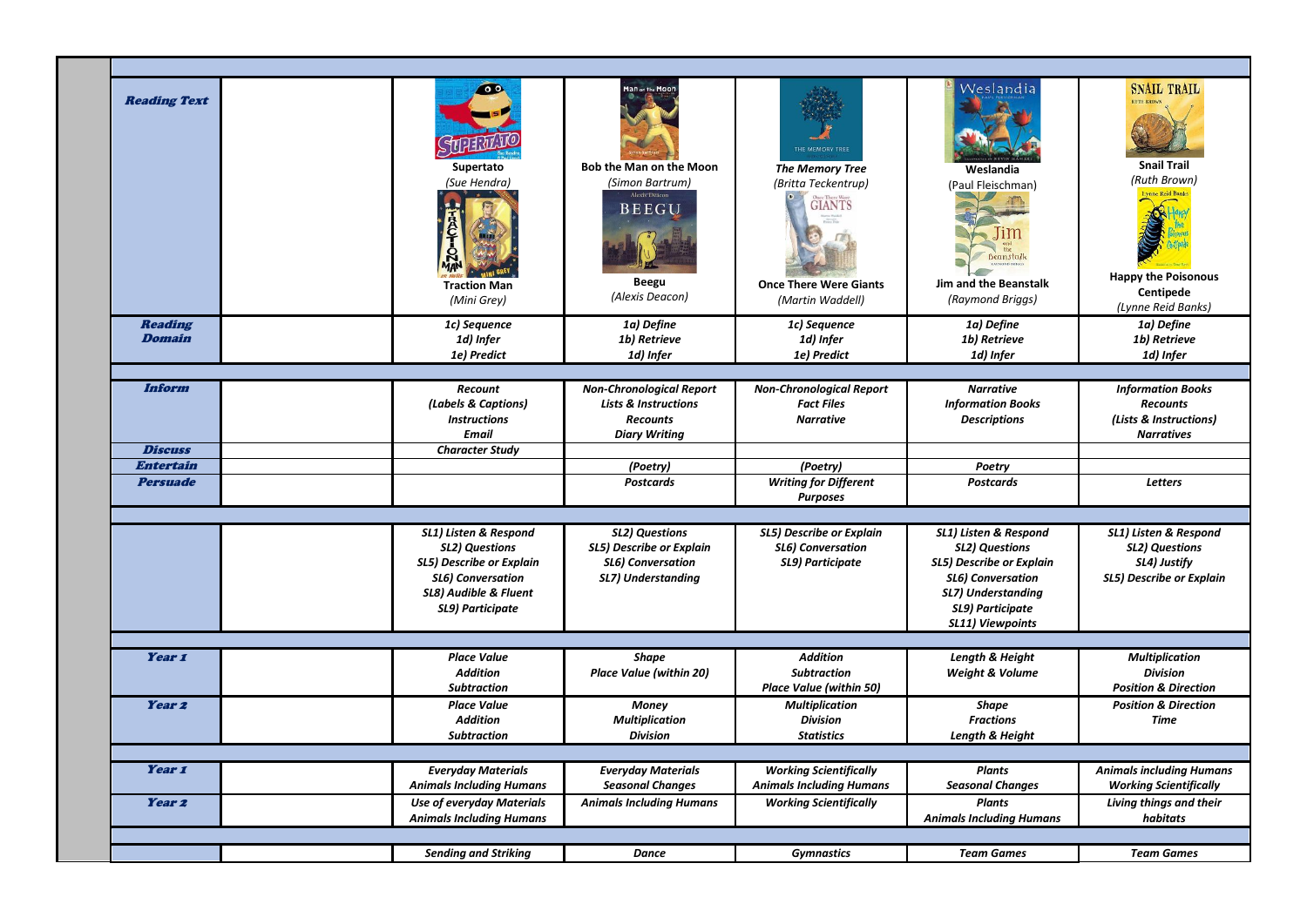|                                       | Superhero Day<br><b>Dantastic</b>                                        | <b>Space Dome/Night Sky</b><br>We the Curious               | <b>Somerset Rural Life Museum</b>                                        | <b>Lydiard Park</b>                                                      | Jungle Jonathan<br><b>Bristol Zoo</b>            |
|---------------------------------------|--------------------------------------------------------------------------|-------------------------------------------------------------|--------------------------------------------------------------------------|--------------------------------------------------------------------------|--------------------------------------------------|
|                                       |                                                                          |                                                             |                                                                          |                                                                          |                                                  |
|                                       | Judaism (Purim)<br><b>Cornerstones</b>                                   | <b>Christianity (Creation Story)</b><br><b>Discovery RE</b> | Judaism (Shabbat)<br><b>Cornerstones</b>                                 | Christianity (Jesus as a friend)<br><b>Discovery RE</b>                  | <b>Judaism (Passover)</b><br><b>Cornerstones</b> |
|                                       |                                                                          |                                                             |                                                                          |                                                                          |                                                  |
| <b>Computing</b><br>Year 1            | <b>Creative Technology</b><br><b>Digital Literacy</b><br><b>F-Safety</b> | <b>Creative Technology</b><br><b>E-Safety</b>               | <b>Creative Technology</b><br><b>Digital Literacy</b><br><b>F-Safety</b> | <b>Creative Technology</b><br><b>Digital Literacy</b><br><b>E-Safety</b> | Coding<br><b>Creative Technology</b>             |
| <b>Computing</b><br>Year <sub>2</sub> | <b>Creative Technology</b><br><b>Digital Literacy</b><br><b>E-Safety</b> | <b>Creative Technology</b>                                  | <b>Creative Technology</b><br><b>E-Safety</b>                            | Coding                                                                   | Coding                                           |
|                                       |                                                                          |                                                             |                                                                          |                                                                          |                                                  |
|                                       |                                                                          | Being Me in My World                                        | <b>Celebrating Differences</b>                                           | <b>Dreams &amp; Goals</b>                                                | <b>Healthy Me</b>                                |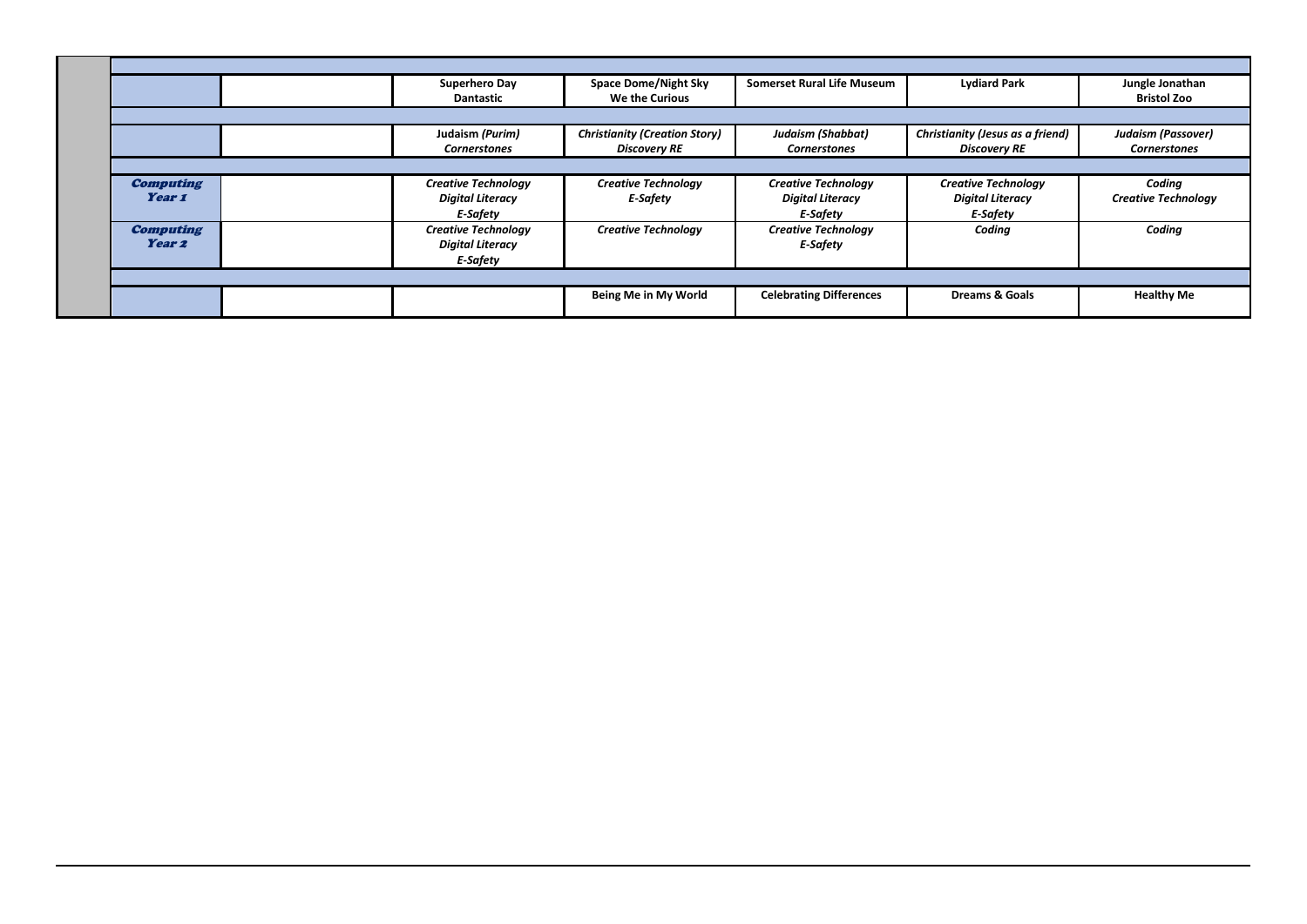

| <b>Spikey Values</b> | <b>Respect for All</b>                  |           |                             |  |              |                          |  |
|----------------------|-----------------------------------------|-----------|-----------------------------|--|--------------|--------------------------|--|
|                      | $\omega$ is ibility<br><b>Take Resi</b> | Cooperate | <b>Think Things Through</b> |  | Give it a Go | <b>Share Great Ideas</b> |  |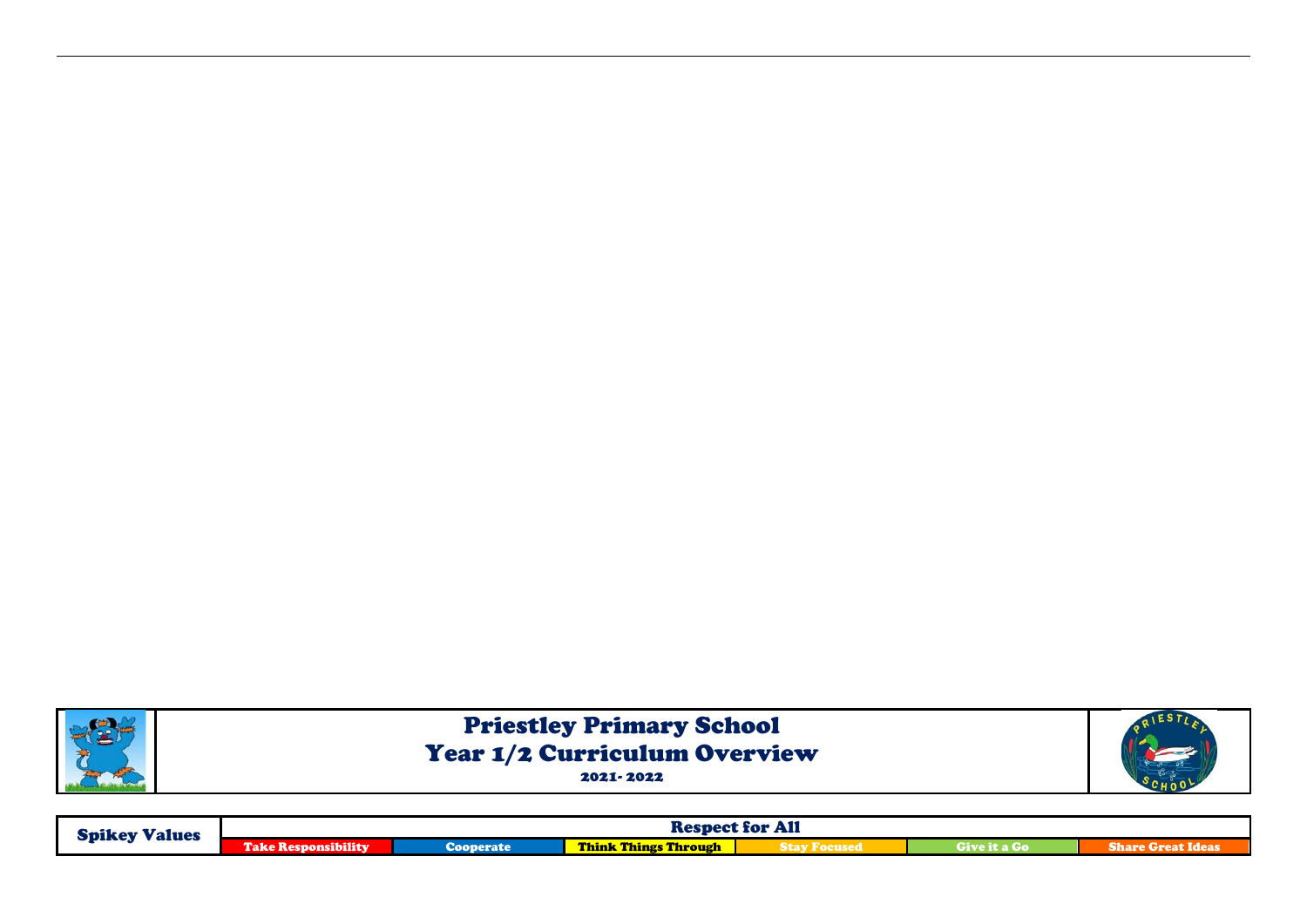|                                                                         | Term 1<br>(Science, Geography & DT)                                | Term <sub>2</sub><br>(Science, Hist/Geog & Art)                                                | Term <sub>3</sub><br>(Science, History & Art) | Term 4<br>(Science, Hist/Geog & DT)                  | Term 5<br>(Science, Geography & Art)       | Term 6<br>(Science, History & DT)                                  |
|-------------------------------------------------------------------------|--------------------------------------------------------------------|------------------------------------------------------------------------------------------------|-----------------------------------------------|------------------------------------------------------|--------------------------------------------|--------------------------------------------------------------------|
| <b>Cornerstones</b><br><i>Imaginative</i><br>Learning<br><b>Project</b> | <b>Bright Lights, Big</b><br><b>City</b>                           | <b>Splendid Skies</b>                                                                          | <b>Dinosaur Planet</b>                        | <b>Land Ahoy!</b>                                    | <b>Enchanted</b><br><b>Woodland</b>        | Towers, Tunnels &<br><b>Turrets</b>                                |
| <b>Knowledge</b><br><b>Rich Projects</b>                                | <b>Bright Lights, Big City</b>                                     |                                                                                                |                                               | <b>Coastline</b>                                     |                                            | <b>Magnificent Monarchs</b>                                        |
| <b>Love</b> to<br><b>Investigate</b>                                    | How do you make<br>bread?<br><b>How does it move?</b>              | How big is a raindrop?<br>How wild is the wind?                                                | <b>Who's Poo?</b><br>Why do we have teeth?    | Why do boats float?<br>Can you find the<br>treasure? | What is a bud?<br>Are all leaves the same? | Can you make a paper<br>bridge?<br>Where do worms like to<br>live? |
|                                                                         | <b>Comparison (Individual/Event or Artist)</b>                     |                                                                                                |                                               |                                                      |                                            |                                                                    |
|                                                                         | <b>Great Fire of London</b><br><b>Brendan Jamison</b>              | <b>Sir Francis Beaufort</b>                                                                    | <b>Mary Anning</b>                            | <b>Grace Darling</b>                                 | <b>Andy Goldsworthy</b>                    | <b>King Arthur</b>                                                 |
| <b>Reading Focus</b>                                                    |                                                                    |                                                                                                |                                               |                                                      |                                            |                                                                    |
| <b>Reading Text</b>                                                     | <b>BIG CITY</b><br><b>Small Mouse Big City</b><br>(Simon Prescott) | $\rm O_{W1}^{n}$<br>Afroid of<br>$\frac{1}{2}$<br>The Owl Who Was Afraid of<br><b>The Dark</b> | SOMETHINGOSAUR<br>The Somethingosaur          | <b>The Pirate Cruncher</b><br>(Jonny Duddle)         | <b>The Enchanted Wood</b><br>(Enid Blyton) | <b>DRAG</b><br>Dare to Care for a Pet Dragon<br>(M.P Robertson)    |
|                                                                         |                                                                    | (Jill Tomlinson)                                                                               |                                               |                                                      |                                            |                                                                    |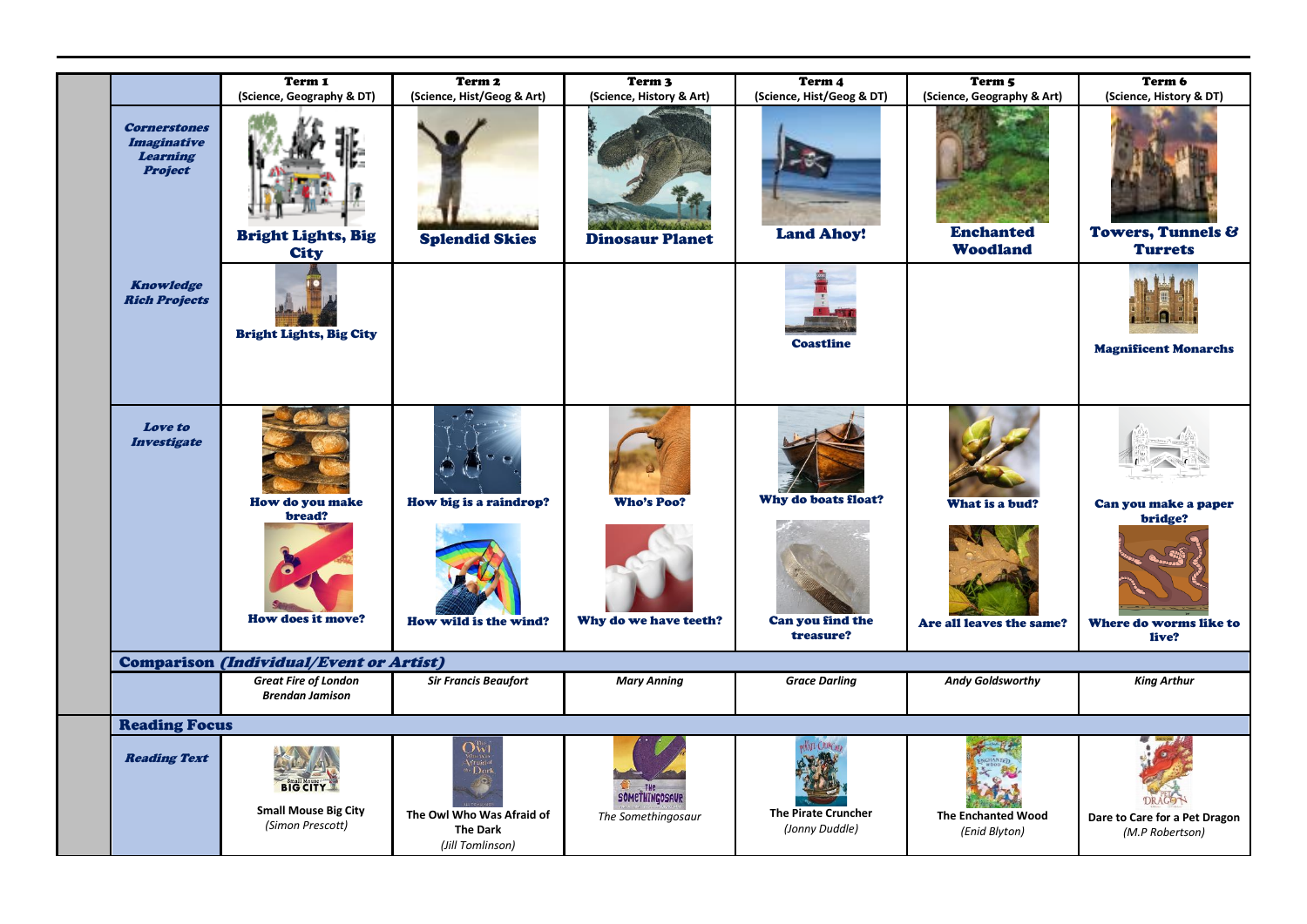| <b>Reading</b><br>1a) Define<br>1c) Sequence<br>1a) Define<br>1c) Sequence<br>1a) Define<br>1c) Sequence<br><b>Domain</b><br>1d) Infer<br>1b) Retrieve<br>1d) Infer<br>1b) Retrieve<br>1b) Retrieve<br>1d) Infer<br>1e) Predict<br>1d) Infer<br>1e) Predict<br>1d) Infer<br>1d) Infer<br>1e) Predict<br><b>Writing Focus (Short Burst Pieces)</b><br>Inform<br>Recount<br><b>Non-Chronological Report</b><br><b>Non-Chronological Report</b><br><b>Narrative</b><br><b>Information Books</b><br><b>Recounts &amp; Captions</b><br>(Labels & Captions)<br><b>Lists &amp; Instructions</b><br><b>Fact Files</b><br><b>Information Books</b><br><b>Recounts</b><br><b>Instructions</b><br><b>Instructions</b><br><b>Narrative</b><br><b>Descriptions</b><br>(Lists & Instructions)<br><b>Diary Writing</b><br><b>Recounts</b><br>Email<br><b>Diary Writing</b><br>Letters<br><b>Narratives</b><br><b>Discuss</b><br><b>Character Study</b><br><b>Entertain</b><br>(Nursery Rhymes)<br>(Poetry)<br>(Poetry)<br>Poetry<br><b>Persuade</b><br><b>Writing for Different</b><br><b>Adverts</b><br><b>Postcards</b><br><b>Postcards</b><br>Letters<br><b>Purposes</b><br><b>Spoken Language</b><br>SL1) Listen & Respond<br><b>SL2) Questions</b><br>SL5) Describe or Explain<br>SL1) Listen & Respond<br>SL1) Listen & Respond<br><b>SL2) Questions</b><br><b>SL2) Questions</b><br>SL5) Describe or Explain<br>SL6) Conversation<br><b>SL2) Questions</b><br><b>SL2) Questions</b><br>SL4) Justify<br>SL5) Describe or Explain<br>SL4) Justify<br>SL5) Describe or Explain<br><b>SL6) Conversation</b><br>SL9) Participate<br>SL5) Describe or Explain<br>SL6) Conversation<br>SL7) Understanding<br>SL6) Conversation<br>SL5) Describe or Explain<br>SL6) Conversation<br>SL8) Audible & Fluent<br>SL7) Understanding<br>SL7) Understanding<br>SL9) Participate<br>SL9) Participate<br>SL9) Participate<br>SL11) Viewpoints<br><b>S12) Communication</b><br><b>Maths</b><br>Year 1<br><b>Place Value</b><br><b>Addition</b><br>Length & Height<br>Place Value (within 100)<br><b>Shape</b><br><b>Multiplication</b><br><b>Addition</b><br><b>Place Value (within 20)</b><br><b>Subtraction</b><br><b>Weight &amp; Volume</b><br><b>Division</b><br><b>Money</b><br><b>Subtraction</b><br><b>Place Value (within 50)</b><br><b>Position &amp; Direction</b><br><b>Time</b><br>Year <sub>2</sub><br><b>Place Value</b><br><b>Multiplication</b><br><b>Shape</b><br><b>Position &amp; Direction</b><br><b>Mass</b><br>Money<br><b>Addition</b><br><b>Division</b><br><b>Multiplication</b><br><b>Fractions</b><br><b>Time</b><br>Capacity<br><b>Division</b><br><b>Statistics</b><br>Length & Height<br><b>Subtraction</b><br><b>Temperature</b><br><b>Science</b><br>Year 1<br><b>Seasonal Changes</b><br><b>Working Scientifically</b><br><b>Animals including humans</b><br><b>Everyday Materials</b><br><b>Plants</b><br><b>Animals including humans</b><br><b>Everyday Materials</b><br><b>Year 2</b><br><b>Animals including humans</b><br><b>Working Scientifically</b><br><b>Working Scientifically</b><br><b>Use of everyday Materials</b><br>Use of everyday materials<br>Use of everyday materials<br>Living things and their<br>Living things and their<br>habitats<br>habitats<br><b>PE</b><br><b>Sending and Striking</b><br><b>Athletics</b><br><b>Dance</b><br><b>Gymnastics</b><br><b>Team Games</b><br><b>Team Games</b><br><b>Suggested Experience</b><br><b>Blue Badge walk around the</b><br>The Hawk Conservancy &<br><b>Dinosaur Visit</b><br><b>The Matthew/Bristol</b><br><b>Westonbirt Arboretum</b><br><b>Chepstow Castle</b><br><b>Heritage Quarter</b><br>Space dome/Night Sky<br><b>Aquarium</b><br><b>Religious Education</b><br><b>Christianity (Harvest)</b><br>Judaism (Hanukkah)<br>Judaism - (Shavout)<br><b>Christianity (Christmas)</b><br>Christianity (Easter - Palm<br><b>Judaism (The Covenant)</b><br><b>Cornerstones</b><br><b>Cornerstones</b><br>Sundav)<br><b>Cornerstones</b><br><b>Cornerstones</b><br>Discovery RE<br><b>Discovery RE</b> | Window<br>(Jeannie Baker) | (Chae Strathie) | <b>The Night Pirates</b><br>(P Harris & D Allwight) | <b>Dragon Post</b><br>(Emma Yarlett) |
|------------------------------------------------------------------------------------------------------------------------------------------------------------------------------------------------------------------------------------------------------------------------------------------------------------------------------------------------------------------------------------------------------------------------------------------------------------------------------------------------------------------------------------------------------------------------------------------------------------------------------------------------------------------------------------------------------------------------------------------------------------------------------------------------------------------------------------------------------------------------------------------------------------------------------------------------------------------------------------------------------------------------------------------------------------------------------------------------------------------------------------------------------------------------------------------------------------------------------------------------------------------------------------------------------------------------------------------------------------------------------------------------------------------------------------------------------------------------------------------------------------------------------------------------------------------------------------------------------------------------------------------------------------------------------------------------------------------------------------------------------------------------------------------------------------------------------------------------------------------------------------------------------------------------------------------------------------------------------------------------------------------------------------------------------------------------------------------------------------------------------------------------------------------------------------------------------------------------------------------------------------------------------------------------------------------------------------------------------------------------------------------------------------------------------------------------------------------------------------------------------------------------------------------------------------------------------------------------------------------------------------------------------------------------------------------------------------------------------------------------------------------------------------------------------------------------------------------------------------------------------------------------------------------------------------------------------------------------------------------------------------------------------------------------------------------------------------------------------------------------------------------------------------------------------------------------------------------------------------------------------------------------------------------------------------------------------------------------------------------------------------------------------------------------------------------------------------------------------------------------------------------------------------------------------------------------------------------------------------------------------------------------------------------------------------------------------------------------------------------------------------------------------------------------------------------------------------------------------------------------------------------------------------------------------------------------------------------------------------------------------------------------------------------------------------------------------------|---------------------------|-----------------|-----------------------------------------------------|--------------------------------------|
|                                                                                                                                                                                                                                                                                                                                                                                                                                                                                                                                                                                                                                                                                                                                                                                                                                                                                                                                                                                                                                                                                                                                                                                                                                                                                                                                                                                                                                                                                                                                                                                                                                                                                                                                                                                                                                                                                                                                                                                                                                                                                                                                                                                                                                                                                                                                                                                                                                                                                                                                                                                                                                                                                                                                                                                                                                                                                                                                                                                                                                                                                                                                                                                                                                                                                                                                                                                                                                                                                                                                                                                                                                                                                                                                                                                                                                                                                                                                                                                                                                                                                    |                           |                 |                                                     |                                      |
|                                                                                                                                                                                                                                                                                                                                                                                                                                                                                                                                                                                                                                                                                                                                                                                                                                                                                                                                                                                                                                                                                                                                                                                                                                                                                                                                                                                                                                                                                                                                                                                                                                                                                                                                                                                                                                                                                                                                                                                                                                                                                                                                                                                                                                                                                                                                                                                                                                                                                                                                                                                                                                                                                                                                                                                                                                                                                                                                                                                                                                                                                                                                                                                                                                                                                                                                                                                                                                                                                                                                                                                                                                                                                                                                                                                                                                                                                                                                                                                                                                                                                    |                           |                 |                                                     |                                      |
|                                                                                                                                                                                                                                                                                                                                                                                                                                                                                                                                                                                                                                                                                                                                                                                                                                                                                                                                                                                                                                                                                                                                                                                                                                                                                                                                                                                                                                                                                                                                                                                                                                                                                                                                                                                                                                                                                                                                                                                                                                                                                                                                                                                                                                                                                                                                                                                                                                                                                                                                                                                                                                                                                                                                                                                                                                                                                                                                                                                                                                                                                                                                                                                                                                                                                                                                                                                                                                                                                                                                                                                                                                                                                                                                                                                                                                                                                                                                                                                                                                                                                    |                           |                 |                                                     |                                      |
|                                                                                                                                                                                                                                                                                                                                                                                                                                                                                                                                                                                                                                                                                                                                                                                                                                                                                                                                                                                                                                                                                                                                                                                                                                                                                                                                                                                                                                                                                                                                                                                                                                                                                                                                                                                                                                                                                                                                                                                                                                                                                                                                                                                                                                                                                                                                                                                                                                                                                                                                                                                                                                                                                                                                                                                                                                                                                                                                                                                                                                                                                                                                                                                                                                                                                                                                                                                                                                                                                                                                                                                                                                                                                                                                                                                                                                                                                                                                                                                                                                                                                    |                           |                 |                                                     |                                      |
|                                                                                                                                                                                                                                                                                                                                                                                                                                                                                                                                                                                                                                                                                                                                                                                                                                                                                                                                                                                                                                                                                                                                                                                                                                                                                                                                                                                                                                                                                                                                                                                                                                                                                                                                                                                                                                                                                                                                                                                                                                                                                                                                                                                                                                                                                                                                                                                                                                                                                                                                                                                                                                                                                                                                                                                                                                                                                                                                                                                                                                                                                                                                                                                                                                                                                                                                                                                                                                                                                                                                                                                                                                                                                                                                                                                                                                                                                                                                                                                                                                                                                    |                           |                 |                                                     |                                      |
|                                                                                                                                                                                                                                                                                                                                                                                                                                                                                                                                                                                                                                                                                                                                                                                                                                                                                                                                                                                                                                                                                                                                                                                                                                                                                                                                                                                                                                                                                                                                                                                                                                                                                                                                                                                                                                                                                                                                                                                                                                                                                                                                                                                                                                                                                                                                                                                                                                                                                                                                                                                                                                                                                                                                                                                                                                                                                                                                                                                                                                                                                                                                                                                                                                                                                                                                                                                                                                                                                                                                                                                                                                                                                                                                                                                                                                                                                                                                                                                                                                                                                    |                           |                 |                                                     |                                      |
|                                                                                                                                                                                                                                                                                                                                                                                                                                                                                                                                                                                                                                                                                                                                                                                                                                                                                                                                                                                                                                                                                                                                                                                                                                                                                                                                                                                                                                                                                                                                                                                                                                                                                                                                                                                                                                                                                                                                                                                                                                                                                                                                                                                                                                                                                                                                                                                                                                                                                                                                                                                                                                                                                                                                                                                                                                                                                                                                                                                                                                                                                                                                                                                                                                                                                                                                                                                                                                                                                                                                                                                                                                                                                                                                                                                                                                                                                                                                                                                                                                                                                    |                           |                 |                                                     |                                      |
|                                                                                                                                                                                                                                                                                                                                                                                                                                                                                                                                                                                                                                                                                                                                                                                                                                                                                                                                                                                                                                                                                                                                                                                                                                                                                                                                                                                                                                                                                                                                                                                                                                                                                                                                                                                                                                                                                                                                                                                                                                                                                                                                                                                                                                                                                                                                                                                                                                                                                                                                                                                                                                                                                                                                                                                                                                                                                                                                                                                                                                                                                                                                                                                                                                                                                                                                                                                                                                                                                                                                                                                                                                                                                                                                                                                                                                                                                                                                                                                                                                                                                    |                           |                 |                                                     |                                      |
|                                                                                                                                                                                                                                                                                                                                                                                                                                                                                                                                                                                                                                                                                                                                                                                                                                                                                                                                                                                                                                                                                                                                                                                                                                                                                                                                                                                                                                                                                                                                                                                                                                                                                                                                                                                                                                                                                                                                                                                                                                                                                                                                                                                                                                                                                                                                                                                                                                                                                                                                                                                                                                                                                                                                                                                                                                                                                                                                                                                                                                                                                                                                                                                                                                                                                                                                                                                                                                                                                                                                                                                                                                                                                                                                                                                                                                                                                                                                                                                                                                                                                    |                           |                 |                                                     |                                      |
|                                                                                                                                                                                                                                                                                                                                                                                                                                                                                                                                                                                                                                                                                                                                                                                                                                                                                                                                                                                                                                                                                                                                                                                                                                                                                                                                                                                                                                                                                                                                                                                                                                                                                                                                                                                                                                                                                                                                                                                                                                                                                                                                                                                                                                                                                                                                                                                                                                                                                                                                                                                                                                                                                                                                                                                                                                                                                                                                                                                                                                                                                                                                                                                                                                                                                                                                                                                                                                                                                                                                                                                                                                                                                                                                                                                                                                                                                                                                                                                                                                                                                    |                           |                 |                                                     |                                      |
|                                                                                                                                                                                                                                                                                                                                                                                                                                                                                                                                                                                                                                                                                                                                                                                                                                                                                                                                                                                                                                                                                                                                                                                                                                                                                                                                                                                                                                                                                                                                                                                                                                                                                                                                                                                                                                                                                                                                                                                                                                                                                                                                                                                                                                                                                                                                                                                                                                                                                                                                                                                                                                                                                                                                                                                                                                                                                                                                                                                                                                                                                                                                                                                                                                                                                                                                                                                                                                                                                                                                                                                                                                                                                                                                                                                                                                                                                                                                                                                                                                                                                    |                           |                 |                                                     |                                      |
|                                                                                                                                                                                                                                                                                                                                                                                                                                                                                                                                                                                                                                                                                                                                                                                                                                                                                                                                                                                                                                                                                                                                                                                                                                                                                                                                                                                                                                                                                                                                                                                                                                                                                                                                                                                                                                                                                                                                                                                                                                                                                                                                                                                                                                                                                                                                                                                                                                                                                                                                                                                                                                                                                                                                                                                                                                                                                                                                                                                                                                                                                                                                                                                                                                                                                                                                                                                                                                                                                                                                                                                                                                                                                                                                                                                                                                                                                                                                                                                                                                                                                    |                           |                 |                                                     |                                      |
|                                                                                                                                                                                                                                                                                                                                                                                                                                                                                                                                                                                                                                                                                                                                                                                                                                                                                                                                                                                                                                                                                                                                                                                                                                                                                                                                                                                                                                                                                                                                                                                                                                                                                                                                                                                                                                                                                                                                                                                                                                                                                                                                                                                                                                                                                                                                                                                                                                                                                                                                                                                                                                                                                                                                                                                                                                                                                                                                                                                                                                                                                                                                                                                                                                                                                                                                                                                                                                                                                                                                                                                                                                                                                                                                                                                                                                                                                                                                                                                                                                                                                    |                           |                 |                                                     |                                      |
|                                                                                                                                                                                                                                                                                                                                                                                                                                                                                                                                                                                                                                                                                                                                                                                                                                                                                                                                                                                                                                                                                                                                                                                                                                                                                                                                                                                                                                                                                                                                                                                                                                                                                                                                                                                                                                                                                                                                                                                                                                                                                                                                                                                                                                                                                                                                                                                                                                                                                                                                                                                                                                                                                                                                                                                                                                                                                                                                                                                                                                                                                                                                                                                                                                                                                                                                                                                                                                                                                                                                                                                                                                                                                                                                                                                                                                                                                                                                                                                                                                                                                    |                           |                 |                                                     |                                      |
|                                                                                                                                                                                                                                                                                                                                                                                                                                                                                                                                                                                                                                                                                                                                                                                                                                                                                                                                                                                                                                                                                                                                                                                                                                                                                                                                                                                                                                                                                                                                                                                                                                                                                                                                                                                                                                                                                                                                                                                                                                                                                                                                                                                                                                                                                                                                                                                                                                                                                                                                                                                                                                                                                                                                                                                                                                                                                                                                                                                                                                                                                                                                                                                                                                                                                                                                                                                                                                                                                                                                                                                                                                                                                                                                                                                                                                                                                                                                                                                                                                                                                    |                           |                 |                                                     |                                      |
|                                                                                                                                                                                                                                                                                                                                                                                                                                                                                                                                                                                                                                                                                                                                                                                                                                                                                                                                                                                                                                                                                                                                                                                                                                                                                                                                                                                                                                                                                                                                                                                                                                                                                                                                                                                                                                                                                                                                                                                                                                                                                                                                                                                                                                                                                                                                                                                                                                                                                                                                                                                                                                                                                                                                                                                                                                                                                                                                                                                                                                                                                                                                                                                                                                                                                                                                                                                                                                                                                                                                                                                                                                                                                                                                                                                                                                                                                                                                                                                                                                                                                    |                           |                 |                                                     |                                      |
|                                                                                                                                                                                                                                                                                                                                                                                                                                                                                                                                                                                                                                                                                                                                                                                                                                                                                                                                                                                                                                                                                                                                                                                                                                                                                                                                                                                                                                                                                                                                                                                                                                                                                                                                                                                                                                                                                                                                                                                                                                                                                                                                                                                                                                                                                                                                                                                                                                                                                                                                                                                                                                                                                                                                                                                                                                                                                                                                                                                                                                                                                                                                                                                                                                                                                                                                                                                                                                                                                                                                                                                                                                                                                                                                                                                                                                                                                                                                                                                                                                                                                    |                           |                 |                                                     |                                      |
|                                                                                                                                                                                                                                                                                                                                                                                                                                                                                                                                                                                                                                                                                                                                                                                                                                                                                                                                                                                                                                                                                                                                                                                                                                                                                                                                                                                                                                                                                                                                                                                                                                                                                                                                                                                                                                                                                                                                                                                                                                                                                                                                                                                                                                                                                                                                                                                                                                                                                                                                                                                                                                                                                                                                                                                                                                                                                                                                                                                                                                                                                                                                                                                                                                                                                                                                                                                                                                                                                                                                                                                                                                                                                                                                                                                                                                                                                                                                                                                                                                                                                    |                           |                 |                                                     |                                      |
|                                                                                                                                                                                                                                                                                                                                                                                                                                                                                                                                                                                                                                                                                                                                                                                                                                                                                                                                                                                                                                                                                                                                                                                                                                                                                                                                                                                                                                                                                                                                                                                                                                                                                                                                                                                                                                                                                                                                                                                                                                                                                                                                                                                                                                                                                                                                                                                                                                                                                                                                                                                                                                                                                                                                                                                                                                                                                                                                                                                                                                                                                                                                                                                                                                                                                                                                                                                                                                                                                                                                                                                                                                                                                                                                                                                                                                                                                                                                                                                                                                                                                    |                           |                 |                                                     |                                      |
|                                                                                                                                                                                                                                                                                                                                                                                                                                                                                                                                                                                                                                                                                                                                                                                                                                                                                                                                                                                                                                                                                                                                                                                                                                                                                                                                                                                                                                                                                                                                                                                                                                                                                                                                                                                                                                                                                                                                                                                                                                                                                                                                                                                                                                                                                                                                                                                                                                                                                                                                                                                                                                                                                                                                                                                                                                                                                                                                                                                                                                                                                                                                                                                                                                                                                                                                                                                                                                                                                                                                                                                                                                                                                                                                                                                                                                                                                                                                                                                                                                                                                    |                           |                 |                                                     |                                      |
|                                                                                                                                                                                                                                                                                                                                                                                                                                                                                                                                                                                                                                                                                                                                                                                                                                                                                                                                                                                                                                                                                                                                                                                                                                                                                                                                                                                                                                                                                                                                                                                                                                                                                                                                                                                                                                                                                                                                                                                                                                                                                                                                                                                                                                                                                                                                                                                                                                                                                                                                                                                                                                                                                                                                                                                                                                                                                                                                                                                                                                                                                                                                                                                                                                                                                                                                                                                                                                                                                                                                                                                                                                                                                                                                                                                                                                                                                                                                                                                                                                                                                    |                           |                 |                                                     |                                      |
|                                                                                                                                                                                                                                                                                                                                                                                                                                                                                                                                                                                                                                                                                                                                                                                                                                                                                                                                                                                                                                                                                                                                                                                                                                                                                                                                                                                                                                                                                                                                                                                                                                                                                                                                                                                                                                                                                                                                                                                                                                                                                                                                                                                                                                                                                                                                                                                                                                                                                                                                                                                                                                                                                                                                                                                                                                                                                                                                                                                                                                                                                                                                                                                                                                                                                                                                                                                                                                                                                                                                                                                                                                                                                                                                                                                                                                                                                                                                                                                                                                                                                    |                           |                 |                                                     |                                      |
|                                                                                                                                                                                                                                                                                                                                                                                                                                                                                                                                                                                                                                                                                                                                                                                                                                                                                                                                                                                                                                                                                                                                                                                                                                                                                                                                                                                                                                                                                                                                                                                                                                                                                                                                                                                                                                                                                                                                                                                                                                                                                                                                                                                                                                                                                                                                                                                                                                                                                                                                                                                                                                                                                                                                                                                                                                                                                                                                                                                                                                                                                                                                                                                                                                                                                                                                                                                                                                                                                                                                                                                                                                                                                                                                                                                                                                                                                                                                                                                                                                                                                    |                           |                 |                                                     |                                      |
|                                                                                                                                                                                                                                                                                                                                                                                                                                                                                                                                                                                                                                                                                                                                                                                                                                                                                                                                                                                                                                                                                                                                                                                                                                                                                                                                                                                                                                                                                                                                                                                                                                                                                                                                                                                                                                                                                                                                                                                                                                                                                                                                                                                                                                                                                                                                                                                                                                                                                                                                                                                                                                                                                                                                                                                                                                                                                                                                                                                                                                                                                                                                                                                                                                                                                                                                                                                                                                                                                                                                                                                                                                                                                                                                                                                                                                                                                                                                                                                                                                                                                    |                           |                 |                                                     |                                      |
|                                                                                                                                                                                                                                                                                                                                                                                                                                                                                                                                                                                                                                                                                                                                                                                                                                                                                                                                                                                                                                                                                                                                                                                                                                                                                                                                                                                                                                                                                                                                                                                                                                                                                                                                                                                                                                                                                                                                                                                                                                                                                                                                                                                                                                                                                                                                                                                                                                                                                                                                                                                                                                                                                                                                                                                                                                                                                                                                                                                                                                                                                                                                                                                                                                                                                                                                                                                                                                                                                                                                                                                                                                                                                                                                                                                                                                                                                                                                                                                                                                                                                    |                           |                 |                                                     |                                      |
|                                                                                                                                                                                                                                                                                                                                                                                                                                                                                                                                                                                                                                                                                                                                                                                                                                                                                                                                                                                                                                                                                                                                                                                                                                                                                                                                                                                                                                                                                                                                                                                                                                                                                                                                                                                                                                                                                                                                                                                                                                                                                                                                                                                                                                                                                                                                                                                                                                                                                                                                                                                                                                                                                                                                                                                                                                                                                                                                                                                                                                                                                                                                                                                                                                                                                                                                                                                                                                                                                                                                                                                                                                                                                                                                                                                                                                                                                                                                                                                                                                                                                    |                           |                 |                                                     |                                      |
|                                                                                                                                                                                                                                                                                                                                                                                                                                                                                                                                                                                                                                                                                                                                                                                                                                                                                                                                                                                                                                                                                                                                                                                                                                                                                                                                                                                                                                                                                                                                                                                                                                                                                                                                                                                                                                                                                                                                                                                                                                                                                                                                                                                                                                                                                                                                                                                                                                                                                                                                                                                                                                                                                                                                                                                                                                                                                                                                                                                                                                                                                                                                                                                                                                                                                                                                                                                                                                                                                                                                                                                                                                                                                                                                                                                                                                                                                                                                                                                                                                                                                    |                           |                 |                                                     |                                      |
|                                                                                                                                                                                                                                                                                                                                                                                                                                                                                                                                                                                                                                                                                                                                                                                                                                                                                                                                                                                                                                                                                                                                                                                                                                                                                                                                                                                                                                                                                                                                                                                                                                                                                                                                                                                                                                                                                                                                                                                                                                                                                                                                                                                                                                                                                                                                                                                                                                                                                                                                                                                                                                                                                                                                                                                                                                                                                                                                                                                                                                                                                                                                                                                                                                                                                                                                                                                                                                                                                                                                                                                                                                                                                                                                                                                                                                                                                                                                                                                                                                                                                    |                           |                 |                                                     |                                      |
|                                                                                                                                                                                                                                                                                                                                                                                                                                                                                                                                                                                                                                                                                                                                                                                                                                                                                                                                                                                                                                                                                                                                                                                                                                                                                                                                                                                                                                                                                                                                                                                                                                                                                                                                                                                                                                                                                                                                                                                                                                                                                                                                                                                                                                                                                                                                                                                                                                                                                                                                                                                                                                                                                                                                                                                                                                                                                                                                                                                                                                                                                                                                                                                                                                                                                                                                                                                                                                                                                                                                                                                                                                                                                                                                                                                                                                                                                                                                                                                                                                                                                    |                           |                 |                                                     |                                      |
|                                                                                                                                                                                                                                                                                                                                                                                                                                                                                                                                                                                                                                                                                                                                                                                                                                                                                                                                                                                                                                                                                                                                                                                                                                                                                                                                                                                                                                                                                                                                                                                                                                                                                                                                                                                                                                                                                                                                                                                                                                                                                                                                                                                                                                                                                                                                                                                                                                                                                                                                                                                                                                                                                                                                                                                                                                                                                                                                                                                                                                                                                                                                                                                                                                                                                                                                                                                                                                                                                                                                                                                                                                                                                                                                                                                                                                                                                                                                                                                                                                                                                    |                           |                 |                                                     |                                      |
|                                                                                                                                                                                                                                                                                                                                                                                                                                                                                                                                                                                                                                                                                                                                                                                                                                                                                                                                                                                                                                                                                                                                                                                                                                                                                                                                                                                                                                                                                                                                                                                                                                                                                                                                                                                                                                                                                                                                                                                                                                                                                                                                                                                                                                                                                                                                                                                                                                                                                                                                                                                                                                                                                                                                                                                                                                                                                                                                                                                                                                                                                                                                                                                                                                                                                                                                                                                                                                                                                                                                                                                                                                                                                                                                                                                                                                                                                                                                                                                                                                                                                    |                           |                 |                                                     |                                      |
|                                                                                                                                                                                                                                                                                                                                                                                                                                                                                                                                                                                                                                                                                                                                                                                                                                                                                                                                                                                                                                                                                                                                                                                                                                                                                                                                                                                                                                                                                                                                                                                                                                                                                                                                                                                                                                                                                                                                                                                                                                                                                                                                                                                                                                                                                                                                                                                                                                                                                                                                                                                                                                                                                                                                                                                                                                                                                                                                                                                                                                                                                                                                                                                                                                                                                                                                                                                                                                                                                                                                                                                                                                                                                                                                                                                                                                                                                                                                                                                                                                                                                    |                           |                 |                                                     |                                      |
|                                                                                                                                                                                                                                                                                                                                                                                                                                                                                                                                                                                                                                                                                                                                                                                                                                                                                                                                                                                                                                                                                                                                                                                                                                                                                                                                                                                                                                                                                                                                                                                                                                                                                                                                                                                                                                                                                                                                                                                                                                                                                                                                                                                                                                                                                                                                                                                                                                                                                                                                                                                                                                                                                                                                                                                                                                                                                                                                                                                                                                                                                                                                                                                                                                                                                                                                                                                                                                                                                                                                                                                                                                                                                                                                                                                                                                                                                                                                                                                                                                                                                    |                           |                 |                                                     |                                      |
|                                                                                                                                                                                                                                                                                                                                                                                                                                                                                                                                                                                                                                                                                                                                                                                                                                                                                                                                                                                                                                                                                                                                                                                                                                                                                                                                                                                                                                                                                                                                                                                                                                                                                                                                                                                                                                                                                                                                                                                                                                                                                                                                                                                                                                                                                                                                                                                                                                                                                                                                                                                                                                                                                                                                                                                                                                                                                                                                                                                                                                                                                                                                                                                                                                                                                                                                                                                                                                                                                                                                                                                                                                                                                                                                                                                                                                                                                                                                                                                                                                                                                    |                           |                 |                                                     |                                      |
|                                                                                                                                                                                                                                                                                                                                                                                                                                                                                                                                                                                                                                                                                                                                                                                                                                                                                                                                                                                                                                                                                                                                                                                                                                                                                                                                                                                                                                                                                                                                                                                                                                                                                                                                                                                                                                                                                                                                                                                                                                                                                                                                                                                                                                                                                                                                                                                                                                                                                                                                                                                                                                                                                                                                                                                                                                                                                                                                                                                                                                                                                                                                                                                                                                                                                                                                                                                                                                                                                                                                                                                                                                                                                                                                                                                                                                                                                                                                                                                                                                                                                    |                           |                 |                                                     |                                      |
|                                                                                                                                                                                                                                                                                                                                                                                                                                                                                                                                                                                                                                                                                                                                                                                                                                                                                                                                                                                                                                                                                                                                                                                                                                                                                                                                                                                                                                                                                                                                                                                                                                                                                                                                                                                                                                                                                                                                                                                                                                                                                                                                                                                                                                                                                                                                                                                                                                                                                                                                                                                                                                                                                                                                                                                                                                                                                                                                                                                                                                                                                                                                                                                                                                                                                                                                                                                                                                                                                                                                                                                                                                                                                                                                                                                                                                                                                                                                                                                                                                                                                    |                           |                 |                                                     |                                      |
|                                                                                                                                                                                                                                                                                                                                                                                                                                                                                                                                                                                                                                                                                                                                                                                                                                                                                                                                                                                                                                                                                                                                                                                                                                                                                                                                                                                                                                                                                                                                                                                                                                                                                                                                                                                                                                                                                                                                                                                                                                                                                                                                                                                                                                                                                                                                                                                                                                                                                                                                                                                                                                                                                                                                                                                                                                                                                                                                                                                                                                                                                                                                                                                                                                                                                                                                                                                                                                                                                                                                                                                                                                                                                                                                                                                                                                                                                                                                                                                                                                                                                    |                           |                 |                                                     |                                      |